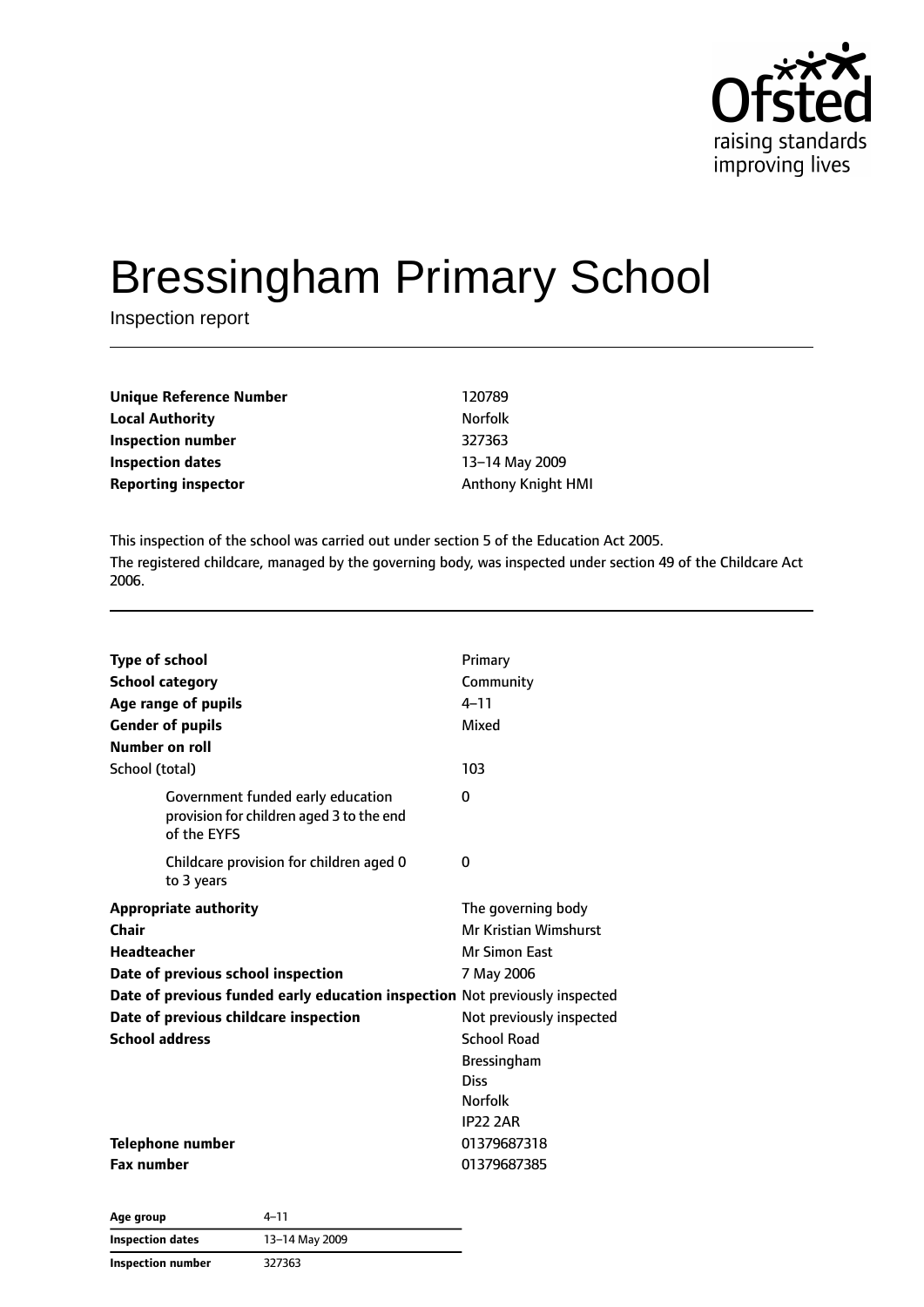.

<sup>©</sup> Crown copyright 2009

Website: www.ofsted.gov.uk

This document may be reproduced in whole or in part for non-commercial educational purposes, provided that the information quoted is reproduced without adaptation and the source and date of publication are stated.

Further copies of this report are obtainable from the school. Under the Education Act 2005, the school must provide a copy of this report free of charge to certain categories of people. A charge not exceeding the full cost of reproduction may be made for any other copies supplied.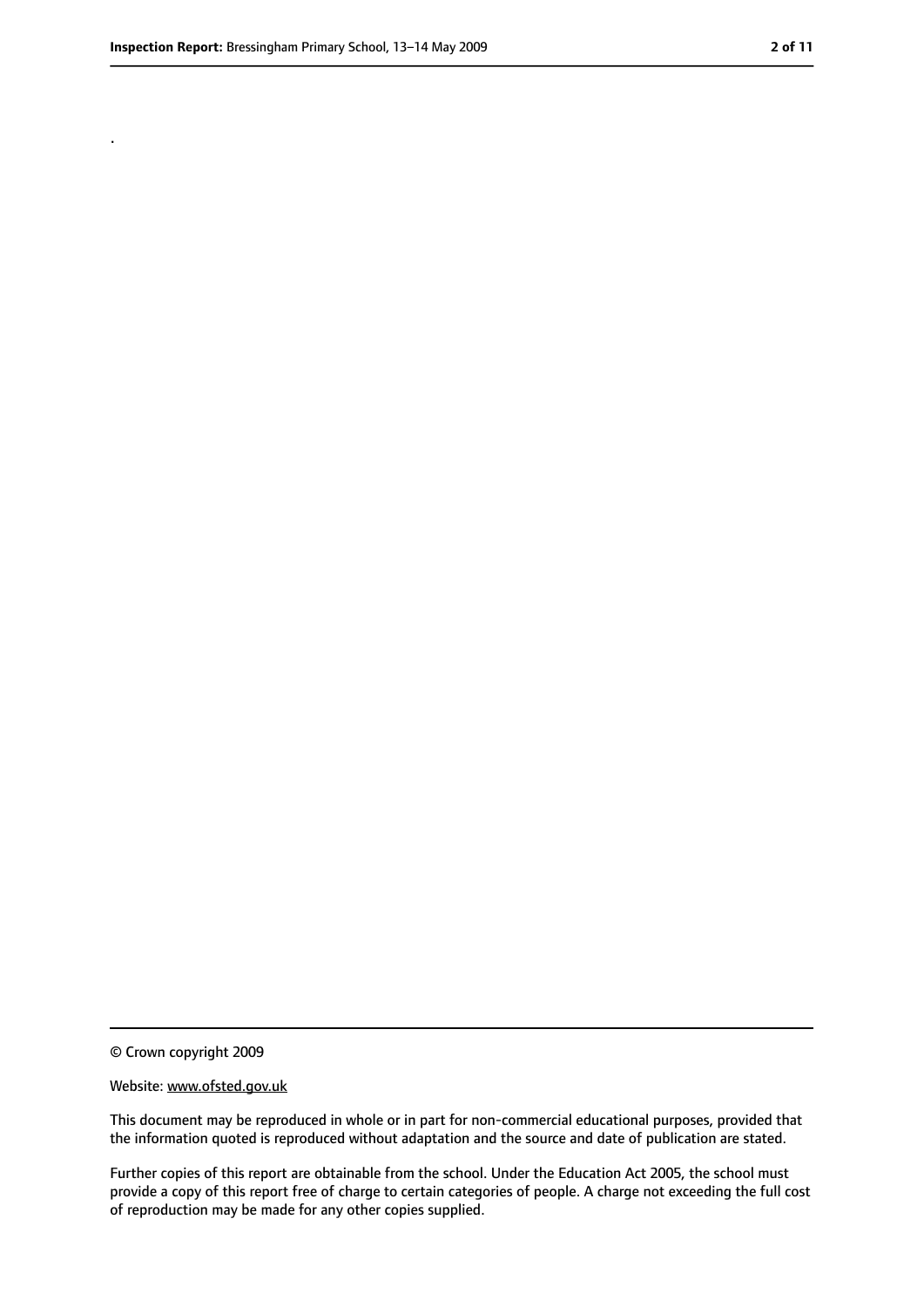# **Introduction**

The inspection was carried out by one of Her Majesty's Inspectors.

#### **Description of the school**

Bressingham Primary School is a smaller than average primary school. The percentage of pupils eligible for free school meals is much lower than the national average. Only a very few pupils are from minority ethnic groups and all pupils have English as their first language. The proportions of pupils with learning difficulties and/or disabilities and with statements of special educational needs are above the national average. The school operates in partnership with a nearby primary school sharing the same headteacher. There has been some discontinuity in leadership of the school over the last year and the deputy headteacher had just been appointed as Acting headteacher in the week preceding the inspection. The school is involved in a School Sports Partnership and has Active Mark and Artsmark Silver. The school's Early Years Foundation Stage comprises of one Reception class. Children start in this class with knowledge and skills that are broadly at the levels expected for their age.

#### **Key for inspection grades**

| Grade 1 | Outstanding  |
|---------|--------------|
| Grade 2 | Good         |
| Grade 3 | Satisfactory |
| Grade 4 | Inadequate   |
|         |              |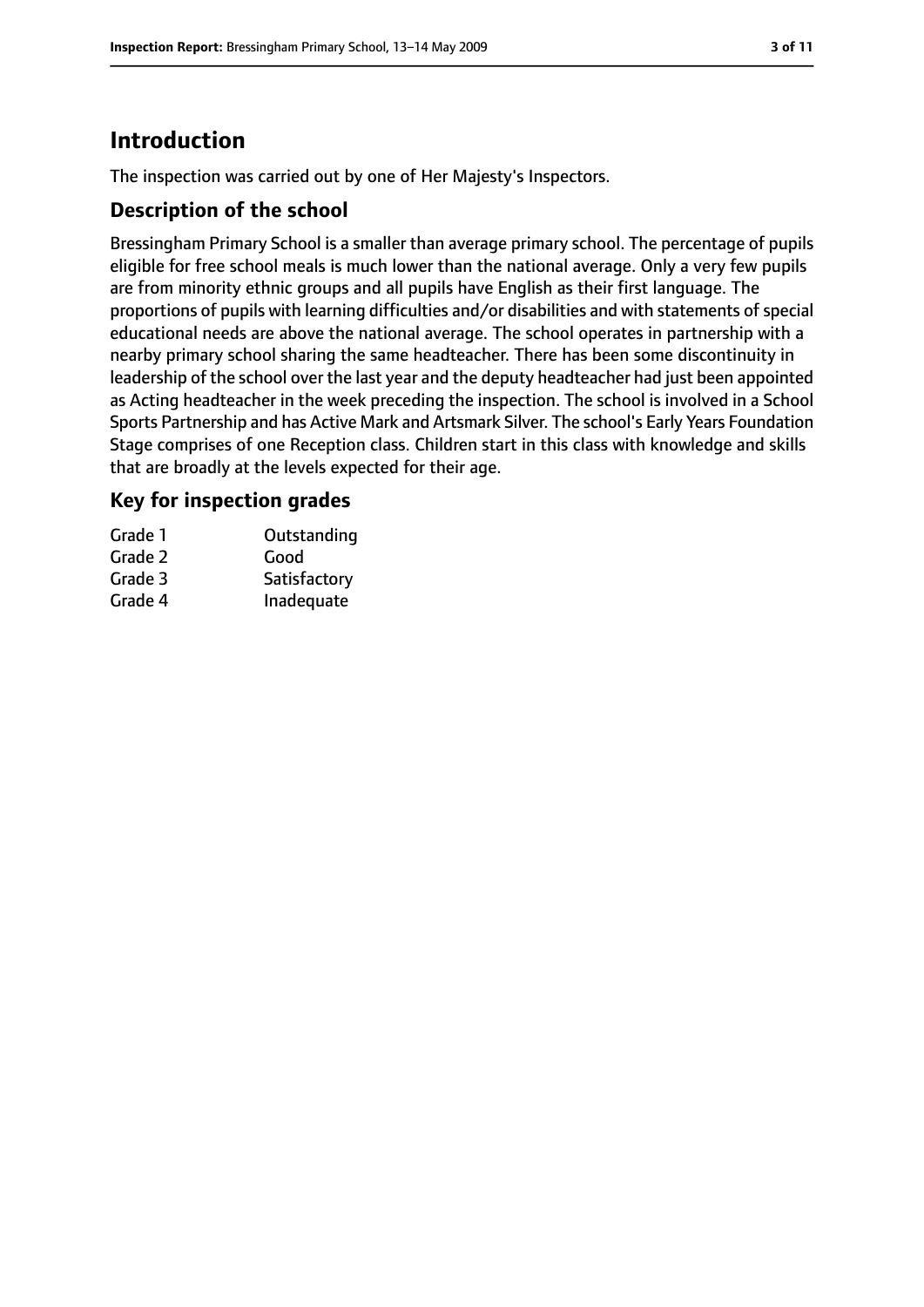# **Overall effectiveness of the school**

#### **Grade: 3**

Thisis a very happy school. While overall effectivenessissatisfactory, reflecting the achievement of pupils and standards over the last three years, there are many good features that have enabled pupils to make outstanding personal development which prepares them well for life beyond the school. These include the good curriculum, which provides a wide range of stimulating experiences, and the good care, guidance and support which ensure that all pupils feel an integral part of the school. Above all, this school has the interests of all pupils at its heart.

In 2008, pupils made satisfactory progress given their starting points and standards were broadly in line with national averages. Recent developments, such the improved tracking system, have strengthened the effectiveness of teaching and learning which are now good. As a result, pupils are now starting to make good progress in lessons. The school is aware of the need to continue to use this data to make sure work is always matched to the different learning needs of pupils. The school is also right in recognising the need to build on the improvements in teaching by ensuring all teaching increasingly matches the best, especially in the extent to which work always provides all pupils with the challenge and support they need to make the best possible progress.

Allstaff work closely together and relationships with pupils are excellent. Pupils enjoy learning, feel safe, understand healthy living choices and contribute much to the school through their active involvement in lessons, support for each other as 'buddies' and the work of the developing school council. They are right in feeling they could do even more and are keen to be involved further in the ongoing improvement of the school.

The lack of continuity of leadership over the last year has made it difficult for the school to give full attention to helping all pupils make even more progress in Key Stage 2. Hence, overall leadership is satisfactory. Nevertheless, developments since the appointment of the substantive headteacher in September 2008 are already having a strong impact on teaching and learning. The school knows what it needs to do and all its judgements were confirmed by the inspection. While improvement since the last inspection is satisfactory the capacity of the school to make further improvements is good.

#### **Effectiveness of the Early Years Foundation Stage**

#### **Grade: 2**

Children make good progress in the Early Years Foundation Stage. Good leadership and good teaching, and the care shown by all staff, help children integrate well into the life of the school. Children respond creatively and confidently to the wide range of opportunities given and enjoying talking to adults about what they doing. Tasks are well-matched to children's learning needs and their interest is engaged through the use of stimulating starting points. They particularly enjoyed recording and listening to their own work. Good questioning maintains their involvement and helps them learn. They benefit from positive interaction with the older pupils and learn to work cooperatively with each other. They also benefit from the good opportunities for outside play, including the chance to plant and weed their own garden, and the good balance between directed activities and activities children choose for themselves.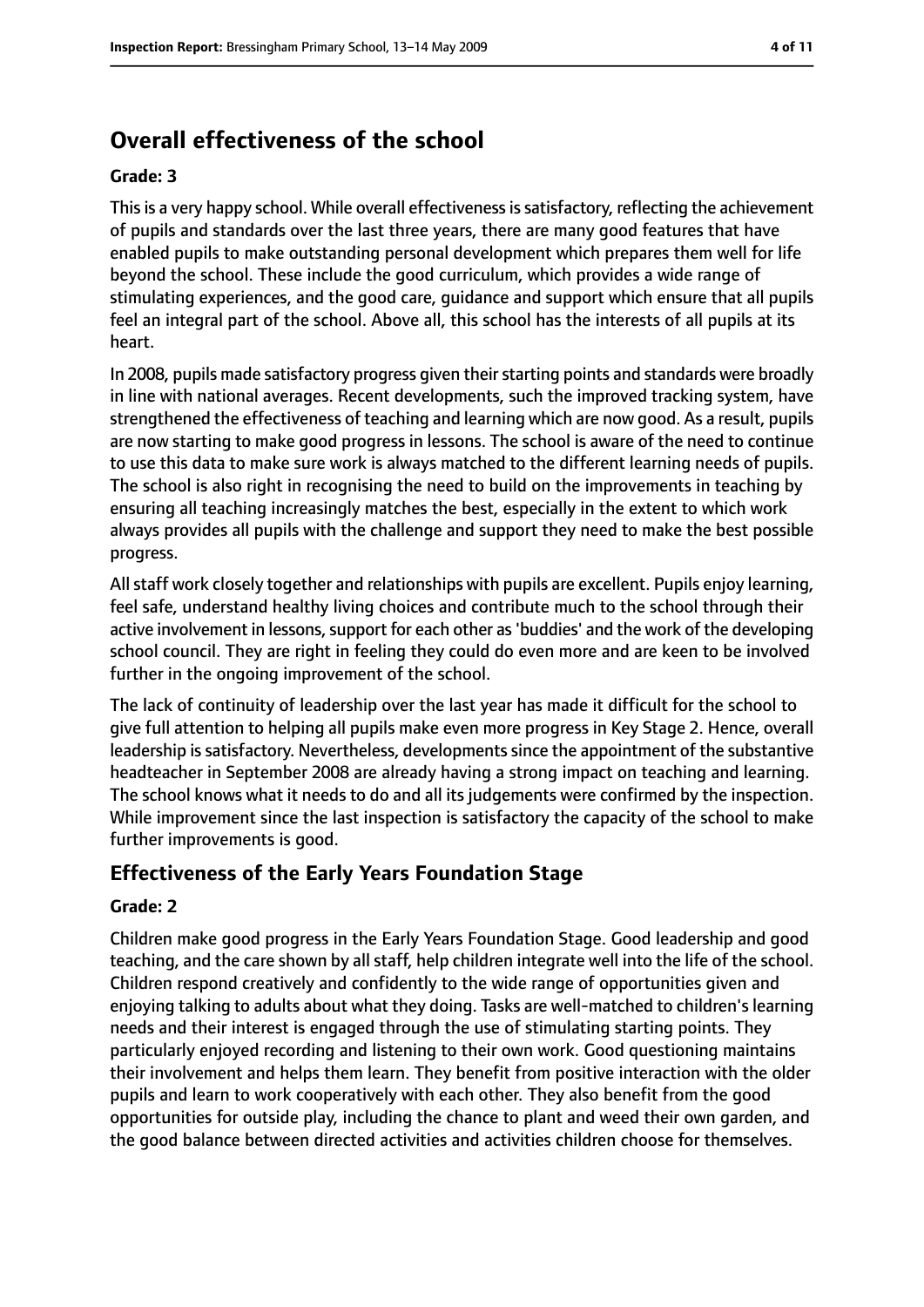#### **What the school should do to improve further**

- Raise standards further by making effective use of the improved tracking data so that work is always matched to pupils' different learning needs.
- Ensure all teaching increasingly matches the best especially in the extent to which pupils are always given the challenge and support they need to make the best possible progress.
- Give pupils more opportunities to contribute more directly to the ongoing improvement of the school.

A small proportion of the schools whose overall effectiveness is judged satisfactory but which have areas of underperformance will receive a monitoring visit by an Ofsted inspector before their next section 5 inspection.

# **Achievement and standards**

#### **Grade: 3**

Pupils make good progress in Key Stage 1 and standards were significantly above average in 2008. There has also been good improvement in writing in this key stage since the last inspection. Progress in Key Stage 2 has been more mixed and has been satisfactory overall over the last three years. Most pupils achieved the expected level of attainment at the end of the key stage but some of the school's own targets, especially for the highest level of attainment, were missed in 2008. However, better tracking of pupils' progress shows that more pupils are on course to achieve the school's targets for 2009. The progress made by pupils with learning difficulties and/or disabilities, while this has also been satisfactory, is also benefiting from closer tracking and focused support. Progress in the lessons seen was good and reflected the increased progress seen in the tracking data across all classes. Although improvements in teaching and learning have accelerated progress in lessons, this has yet to be demonstrated over a longer period of time for achievement to be judged as good overall.

## **Personal development and well-being**

#### **Grade: 1**

Pupils are happy, confident and polite. The respect they show for each other and adults is outstanding and is seen clearly in the excellent way they take care of each other such as acting as 'buddies' and helping the younger children. They respond energetically and creatively to all challenges given to them. For example, in one lesson, pupils led the learning constantly asking questions, offering their own ideas and even providing a perfect link between tasks! They contribute much to the quality of the school and are rightly keen to do even more. The school council, for example, is keen to extend its role by building in more regular time for members to report back to their classes and ensure all views are heard.

Pupils feel completely safe and really enjoy school. They understand healthy living choices, although this is not always reflected in the food they bring into school. Attendance is good and above the national average. Their spiritual, moral, social and cultural development is excellent and significantly enhanced through the developing links with other schools within and beyond this country. Increasing progress in literacy and numeracy, the breadth of curriculum experiences and opportunities to work with and support each other all enable pupils to develop the skills they need to achieve well after they leave this school.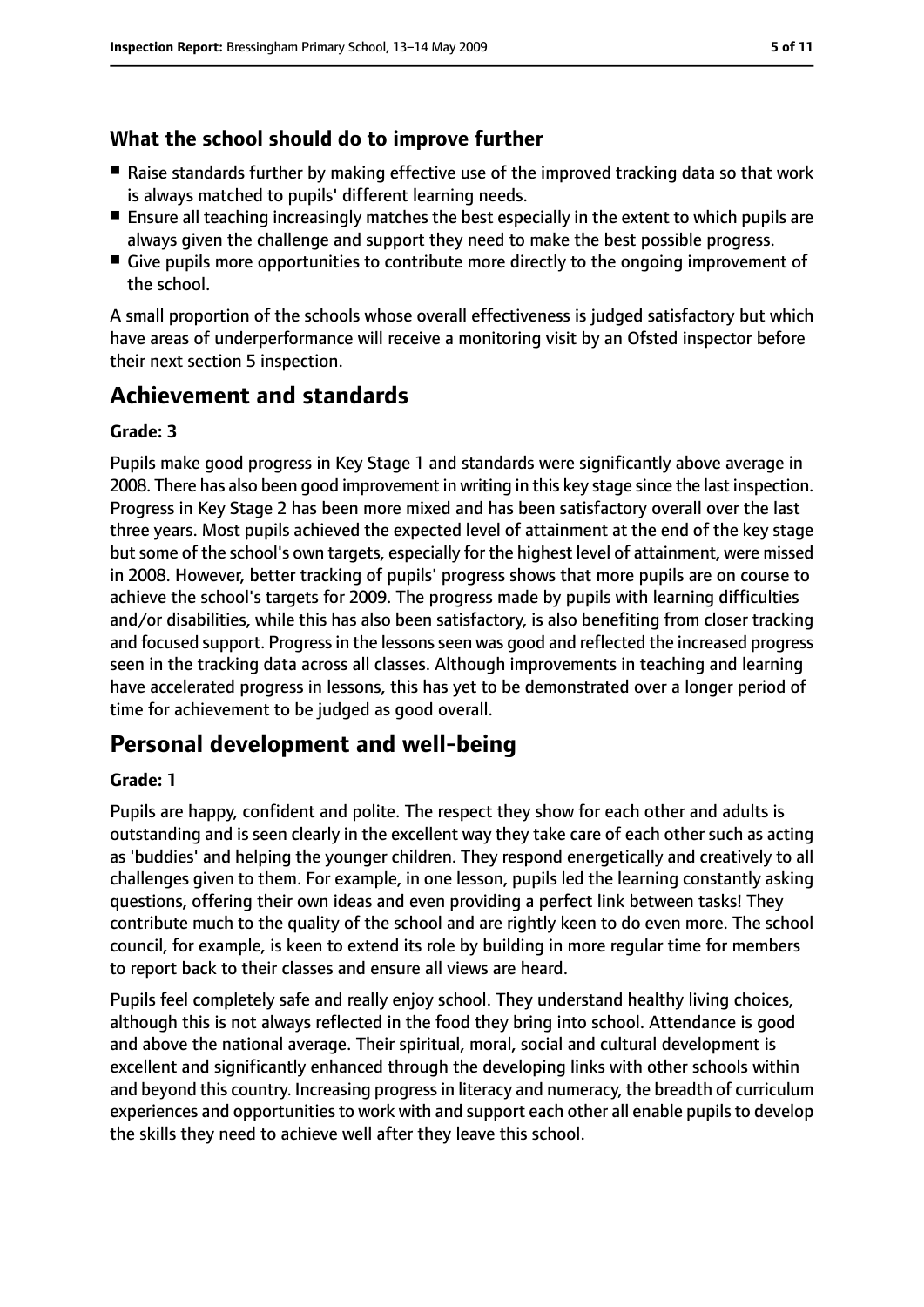# **Quality of provision**

### **Teaching and learning**

#### **Grade: 2**

Teaching hasimproved through the increasing use of assessment data and this has had a positive impact on the good progress pupils are now making in lessons. Teachers manage lessons well and pupils are clear about what they are learning. The use of success criteria and personal targets in some subjects are also helping pupils understand what they need to do to make their work better. However, pupils are right in asking for more challenge so they are constantly stretched to provide the best possible answer. The school also recognises that some tasks need to be adapted more for those who find the work difficult so they can learn through smaller steps and constantly reinforce their understanding.

In the best lessons, pupils are engaged through high expectations and teachers analyse pupils' responses carefully so that potential misunderstandings are avoided. Pair work is balanced effectively with whole class discussion so that all can respond and learn at their own level. Pupils are given opportunities to contribute and take ownership of the work through being encouraged to question and give, and develop, their own ideas. Teaching assistants provide good support and work effectively with the class teachers. Marking has improved and the best not only highlights what has been achieved but also gives a clear focus as to what could be improved further.

#### **Curriculum and other activities**

#### **Grade: 2**

The broad and balanced curriculum includes many opportunities for pupils to learn outside of the school through, for example, visits to other places. Good use is also made of visiting specialists, such as in music. There is a good range of additional experiences both within the timetable, such as the Artsweek, and in extra-curricular activities. The school is sensibly exploring how to make the curriculum even more interesting for pupils through increasingly making links between subjects while also ensuring pupils are helped to make progress within these subjects. Subject leaders are right to be thinking about ways to increase the monitoring of provision across the school and to revisit all the schemes of work. The learning environment is enhanced through stimulating displays of pupils' work, particularly their art work. Pupils are also given opportunities to participate in whole school activities and regularly celebrate success in assemblies.

#### **Care, guidance and support**

#### **Grade: 2**

Teachers know their pupils well and work hard to ensure they are happy. The relationships between staff and pupils are excellent. Pupils also contribute much to the care shown by the school to all pupils through, for example, their work as 'buddies' and through the school council. Child safety procedures are secure and the school provides a safe environment for all pupils. Circle time is used well to discuss issues and ensure pupils are given the information they need to live safely. All pupils are integrated into the life of the school through sensitive additional support where this is required. This includes all pupils with learning difficulties and/or disabilities who receive extra support during lessons from teaching assistants. The improved tracking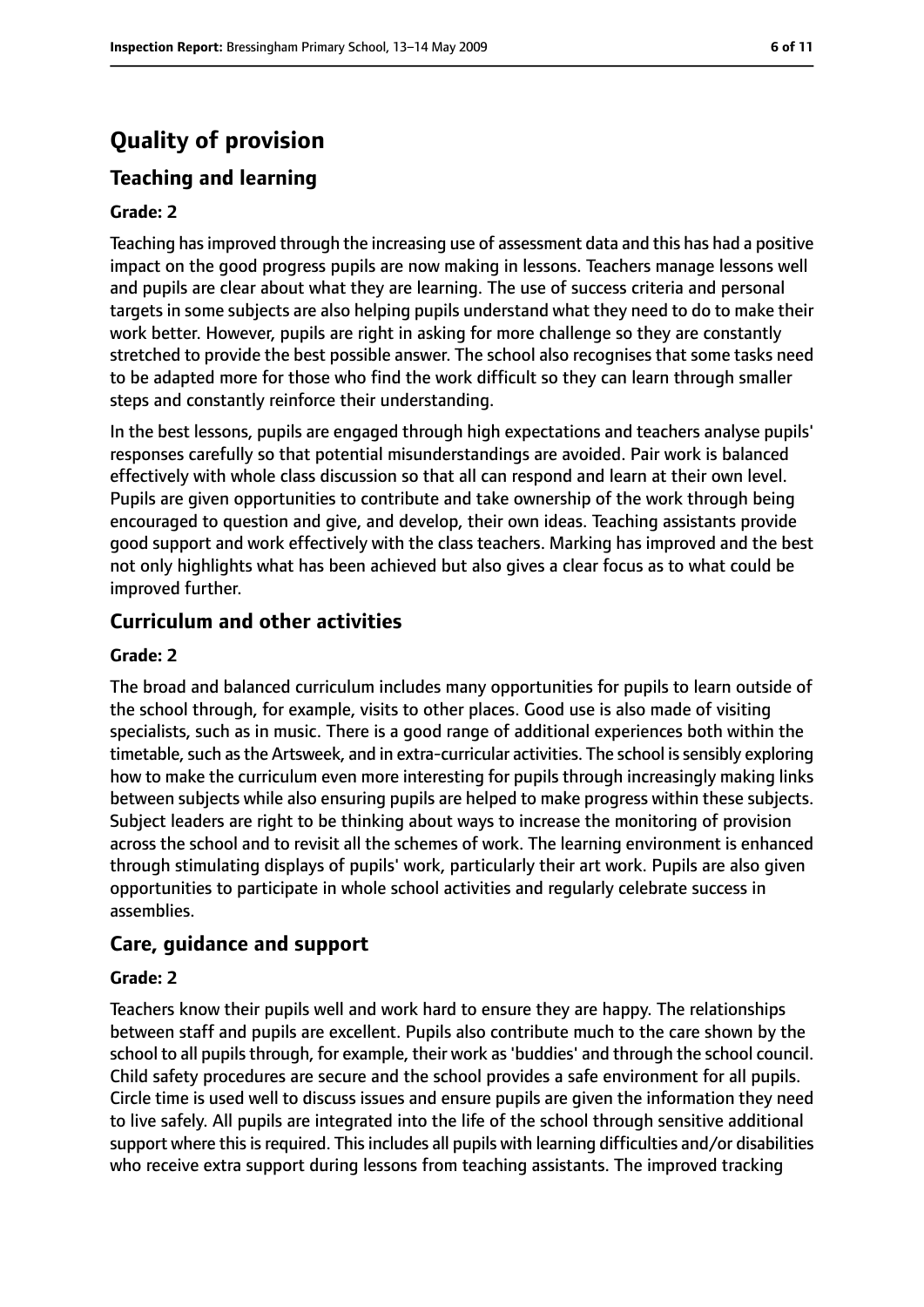system is also enabling more focused intervention for all pupils although the impact of these interventions has yet to be seen fully.

# **Leadership and management**

#### **Grade: 3**

While achievement and standards have been satisfactory over the last three years the appointment of the substantive headteacher in September 2008 has enabled positive developments to take place such as the tracking system and renewed focus on pupil progress. These developments have already impacted positively on teaching and learning which in turn are increasing the progress pupils are making. The school staff have worked excellently together to ensure as much continuity as possible. This was seen clearly in the way the school pulled together following the very recent absence of the headteacher due to illness. The deputy headteacher was able to step in quickly and manage the inspection effectively.

The governing body is led well and has a firm grasp of the challenges and opportunities facing the school. New members are being increasingly involved in the life of the school. The good links with the partner primary school are enabling staff to work with, and learn from, each other and share resources more effectively. While some parents have concerns about how the schools are sharing a headteacher, this school is ensuring that this arrangement works to the best interest of the pupils in this school. Overall, parents expressed very high praise for the school and the way the staff care for their children. A small minority felt that that the school did not always take account of pupils' views. The school is aware of these concerns and has good plans to extend the role of the school council to provide even more opportunity for pupils to be consulted and to contribute. The school contributes well to community cohesion through the village fete and involvement of others in the community in school events. The school is aware of the need to now re-look at this area of their work to evaluate more systematically the ways in which the school plays a key part in the community.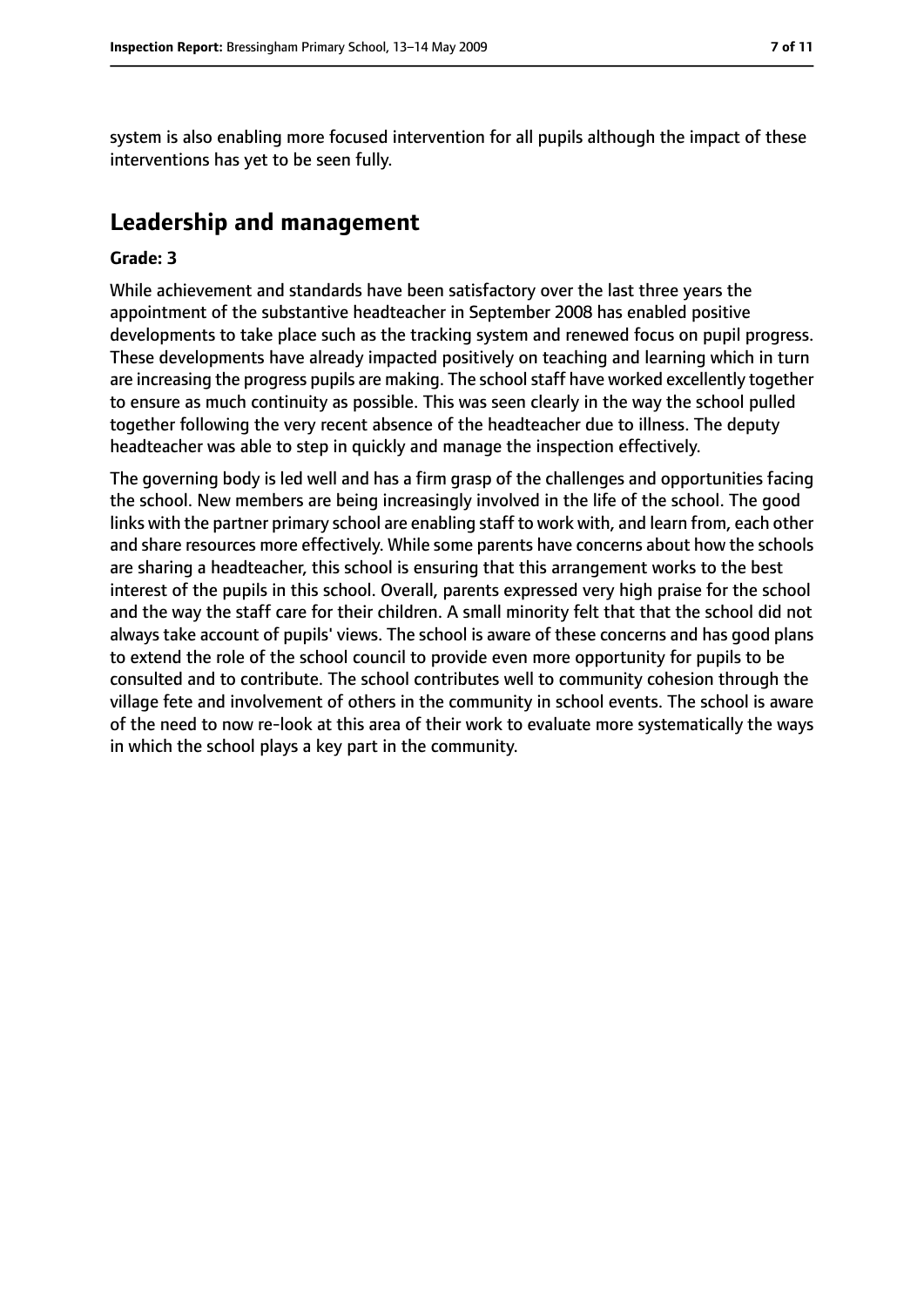**Any complaints about the inspection or the report should be made following the procedures set out in the guidance 'Complaints about school inspection', which is available from Ofsted's website: www.ofsted.gov.uk.**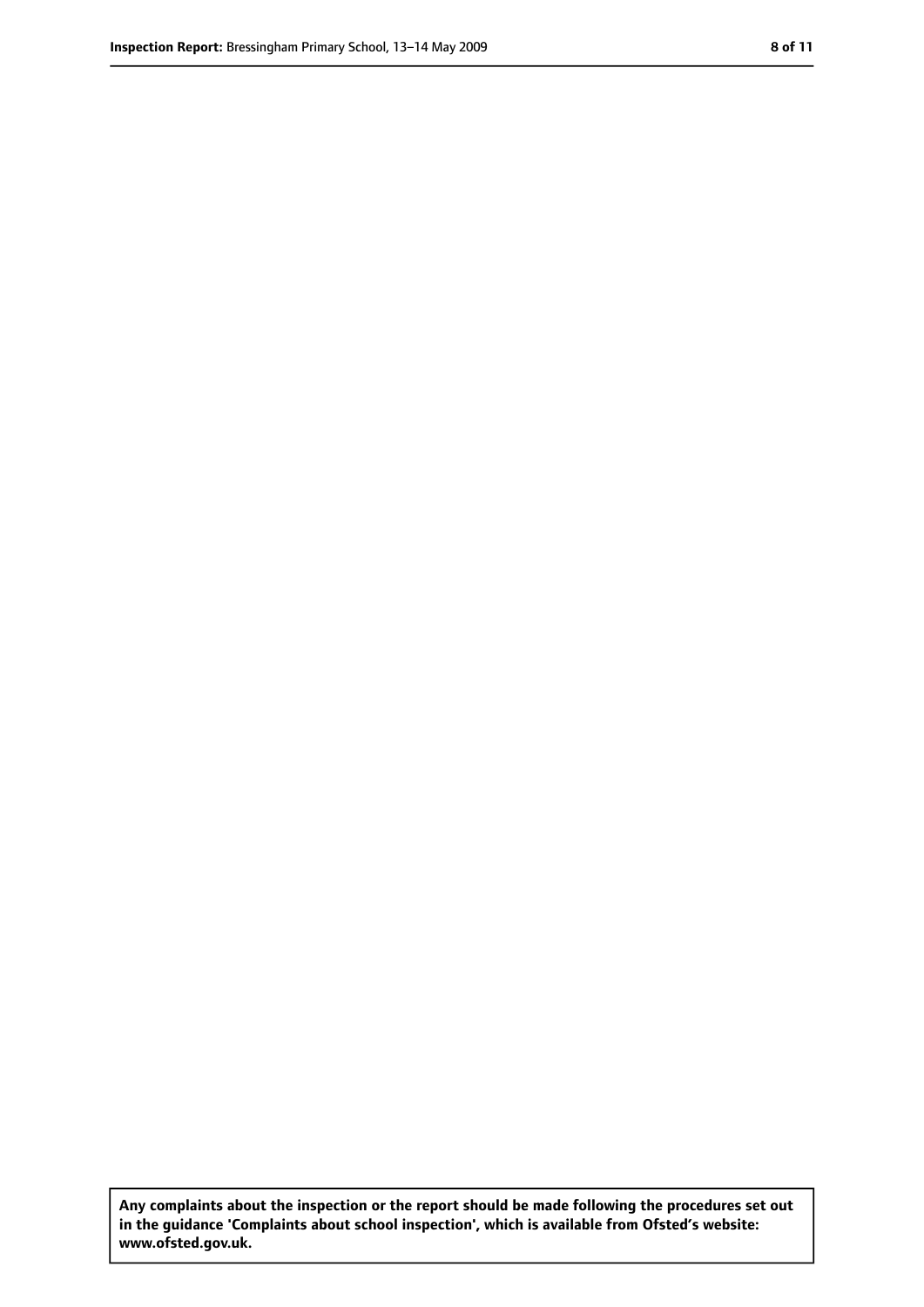# **Inspection judgements**

| Key to judgements: grade 1 is outstanding, grade 2 good, grade 3 satisfactory, and | <b>School</b>  |
|------------------------------------------------------------------------------------|----------------|
| arade 4 inadequate                                                                 | <b>Overall</b> |

#### **Overall effectiveness**

| How effective, efficient and inclusive is the provision of<br>education, integrated care and any extended services in meeting the<br>needs of learners? |     |
|---------------------------------------------------------------------------------------------------------------------------------------------------------|-----|
| Effective steps have been taken to promote improvement since the last<br>inspection                                                                     | Yes |
| How well does the school work in partnership with others to promote learners'<br>well being?                                                            |     |
| The capacity to make any necessary improvements                                                                                                         |     |

### **Effectiveness of the Early Years Foundation Stage**

| How effective is the provision in meeting the needs of children in the<br><b>EYFS?</b>       |  |
|----------------------------------------------------------------------------------------------|--|
| How well do children in the EYFS achieve?                                                    |  |
| How good are the overall personal development and well-being of the children<br>in the EYFS? |  |
| How effectively are children in the EYFS helped to learn and develop?                        |  |
| How effectively is the welfare of children in the EYFS promoted?                             |  |
| How effectively is provision in the EYFS led and managed?                                    |  |

#### **Achievement and standards**

| How well do learners achieve?                                                                               |  |
|-------------------------------------------------------------------------------------------------------------|--|
| The standards <sup>1</sup> reached by learners                                                              |  |
| How well learners make progress, taking account of any significant variations<br>between groups of learners |  |
| How well learners with learning difficulties and/or disabilities make progress                              |  |

#### **Annex A**

<sup>&</sup>lt;sup>1</sup>Grade 1 - Exceptionally and consistently high; Grade 2 - Generally above average with none significantly below average; Grade 3 - Broadly average to below average; Grade 4 - Exceptionally low.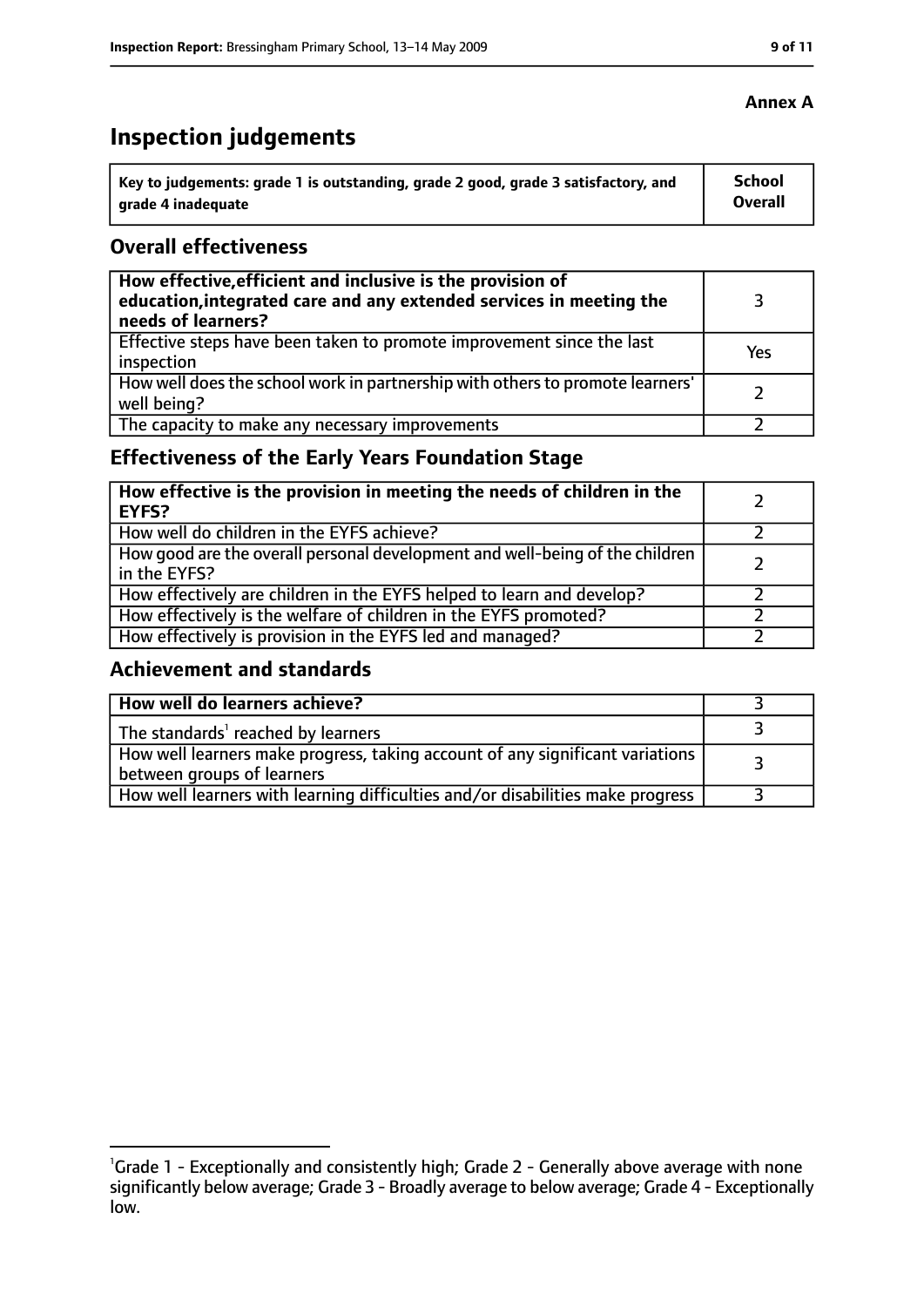# **Personal development and well-being**

| How good are the overall personal development and well-being of the<br>learners?                                 |  |
|------------------------------------------------------------------------------------------------------------------|--|
| The extent of learners' spiritual, moral, social and cultural development                                        |  |
| The extent to which learners adopt healthy lifestyles                                                            |  |
| The extent to which learners adopt safe practices                                                                |  |
| The extent to which learners enjoy their education                                                               |  |
| The attendance of learners                                                                                       |  |
| The behaviour of learners                                                                                        |  |
| The extent to which learners make a positive contribution to the community                                       |  |
| How well learners develop workplace and other skills that will contribute to<br>their future economic well-being |  |

# **The quality of provision**

| How effective are teaching and learning in meeting the full range of<br>learners' needs?              |  |
|-------------------------------------------------------------------------------------------------------|--|
| How well do the curriculum and other activities meet the range of needs and<br>interests of learners? |  |
| How well are learners cared for, quided and supported?                                                |  |

### **Leadership and management**

| How effective are leadership and management in raising achievement<br>and supporting all learners?                                              |               |
|-------------------------------------------------------------------------------------------------------------------------------------------------|---------------|
| How effectively leaders and managers at all levels set clear direction leading<br>to improvement and promote high quality of care and education |               |
| How effectively leaders and managers use challenging targets to raise standards                                                                 | 3             |
| The effectiveness of the school's self-evaluation                                                                                               | $\mathcal{P}$ |
| How well equality of opportunity is promoted and discrimination eliminated                                                                      |               |
| How well does the school contribute to community cohesion?                                                                                      | 3             |
| How effectively and efficiently resources, including staff, are deployed to<br>achieve value for money                                          |               |
| The extent to which governors and other supervisory boards discharge their<br>responsibilities                                                  | 3             |
| Do procedures for safequarding learners meet current government<br>requirements?                                                                | Yes           |
| Does this school require special measures?                                                                                                      | No            |
| Does this school require a notice to improve?                                                                                                   | No            |